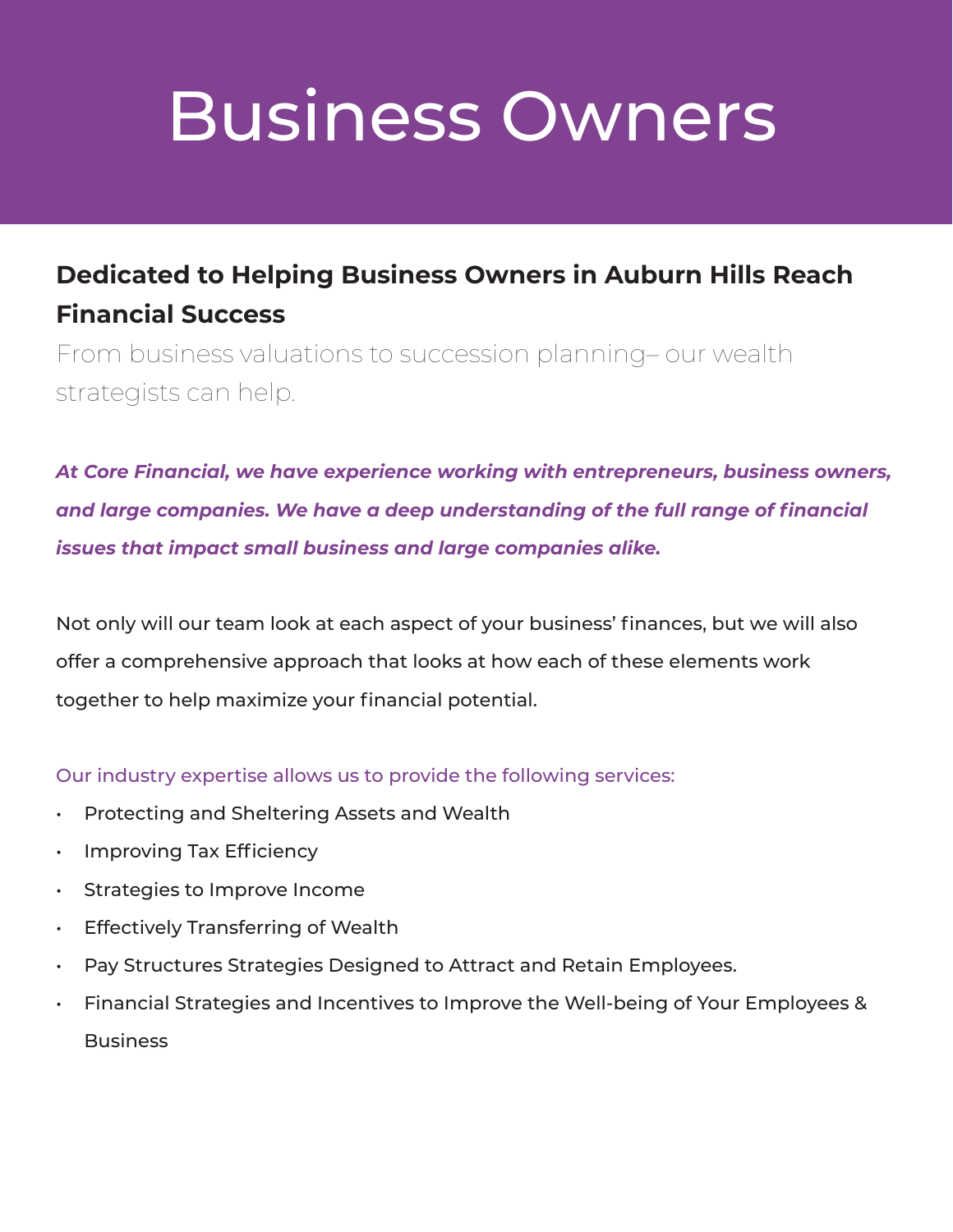Our focus is on taking the time to understand the financial dynamics of your business truly. No matter the industry you are in, our CORE Wealth Strategists can prepare and develop a comprehensive strategy that is in line with your financial visions.

#### Investing in Our Mutual Success

We have invested in innovative technology that will help business owners plan and make informed financial decisions to help the health and longevity of their business of their business. This technology utilizes big data that is designed to deliver accurate and efficient business valuations.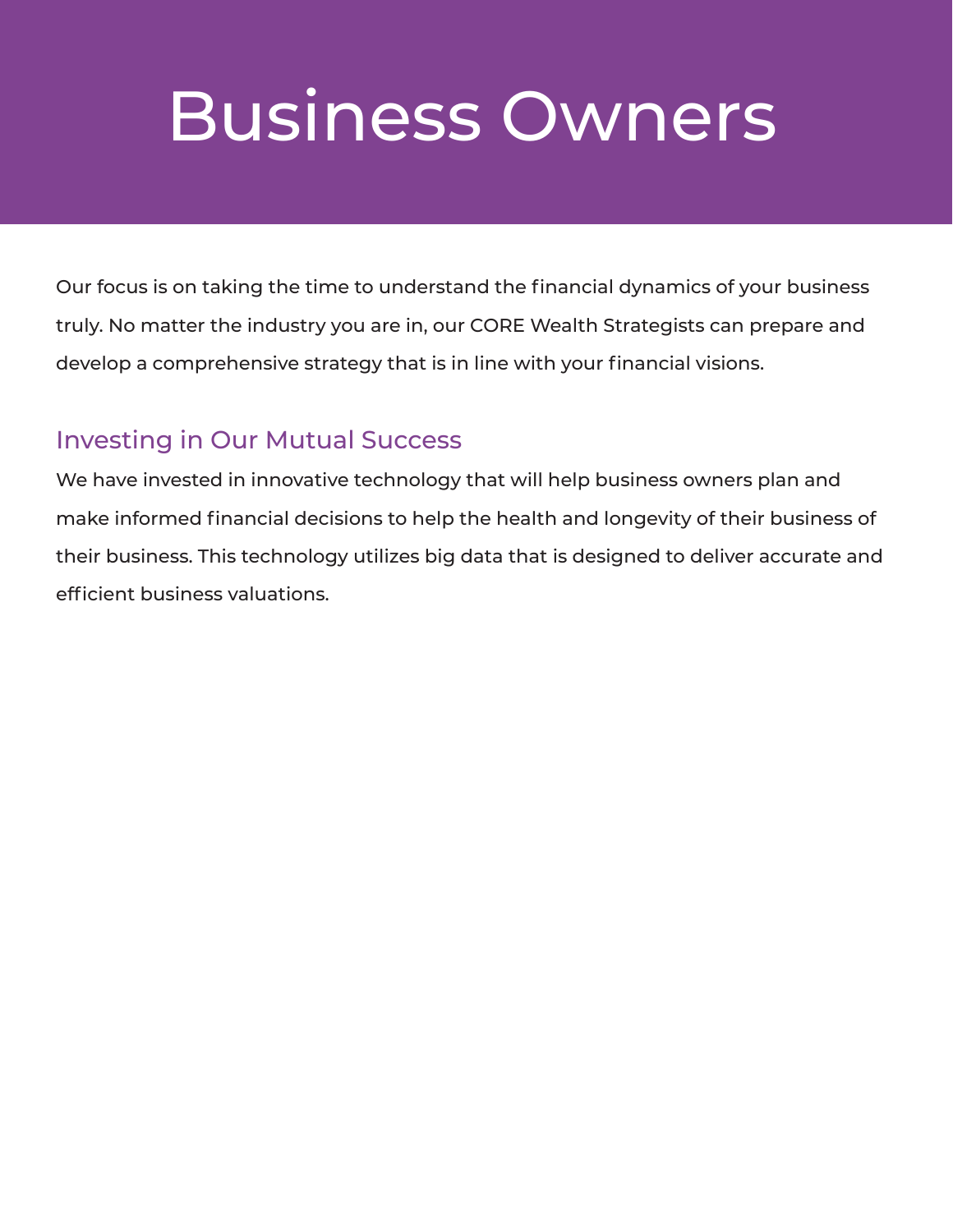#### Ten Reasons to Get a Business Valuation

- 1. Getting a better understanding of your business and the potential it has
- 2. Knowing the value of your most significant assets so you can plan for financial independence
- 3. Ensuring that your business and your family are adequately protected
- 4. Creating a succession plan
- 5. Paying the correct amount when you purchase a company
- 6. Securing the proper sale price
- 7. Creating buy/sell agreements with business partners
- 8. Exploring opportunities for funding
- 9. Establishing a trust or creating an estate plan
- 10. Preparing for taxable gifts or grants

### Succession Planning

All businesses are faced with making critical decisions that may directly affect the future prosperity and/or transition of their company to either family or an outside buyer. There are some key questions to consider as you plan for the future succession of your organization, such as:

Do you have a written "out of office plan" (6 months no contact with staff or clients? Do you have an "if something happens to me letter" that would be mailed out to your staff and clients? Do you have a written succession plan documented with your successor or

family members?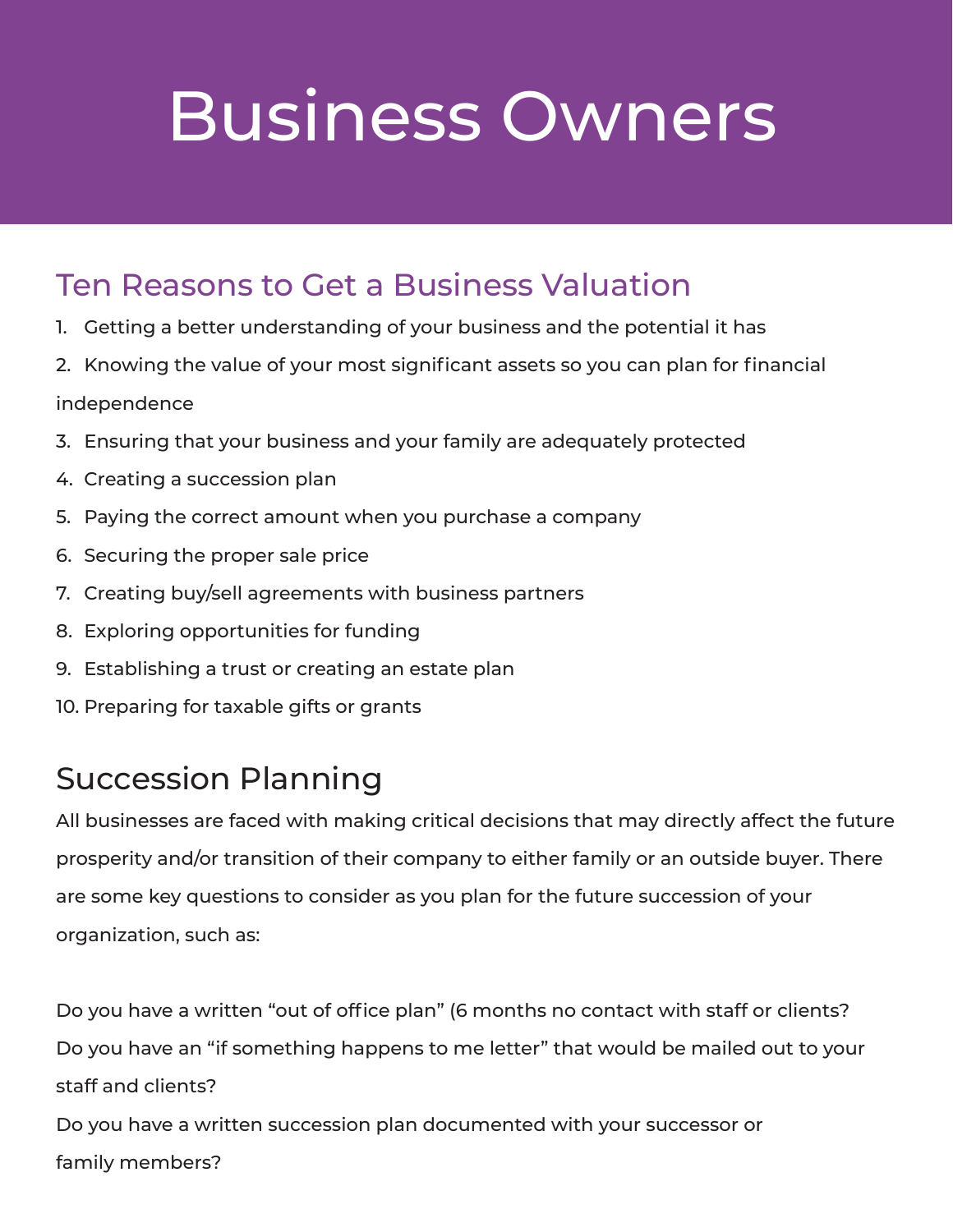Could your business operate if you missed an extended period? Do you know who would run the company if you had an extended absence? Have you had the business appraised within the last three years? Do you plan to fund your retirement with the sale of your business?

The team at CORE Financial can help you address these questions, and more, from a unique perspective that was achieved over years of experience working closely with a wide range of business owners. Our CORE Wealth Strategists with work closely with you to develop a succession plan that can provide comfort for the longevity and future success of the business.

### Key Person Insurance

Protect your investment in the people that make your business run.

Key person insurance is life insurance that's purchased by a business or an employee whose services contribute substantially to the success of the company. Typically, the insurance is taken out by the business to compensate that particular business for any financial losses that could happen if an important member of the business were to suffer death or be incapacitated.